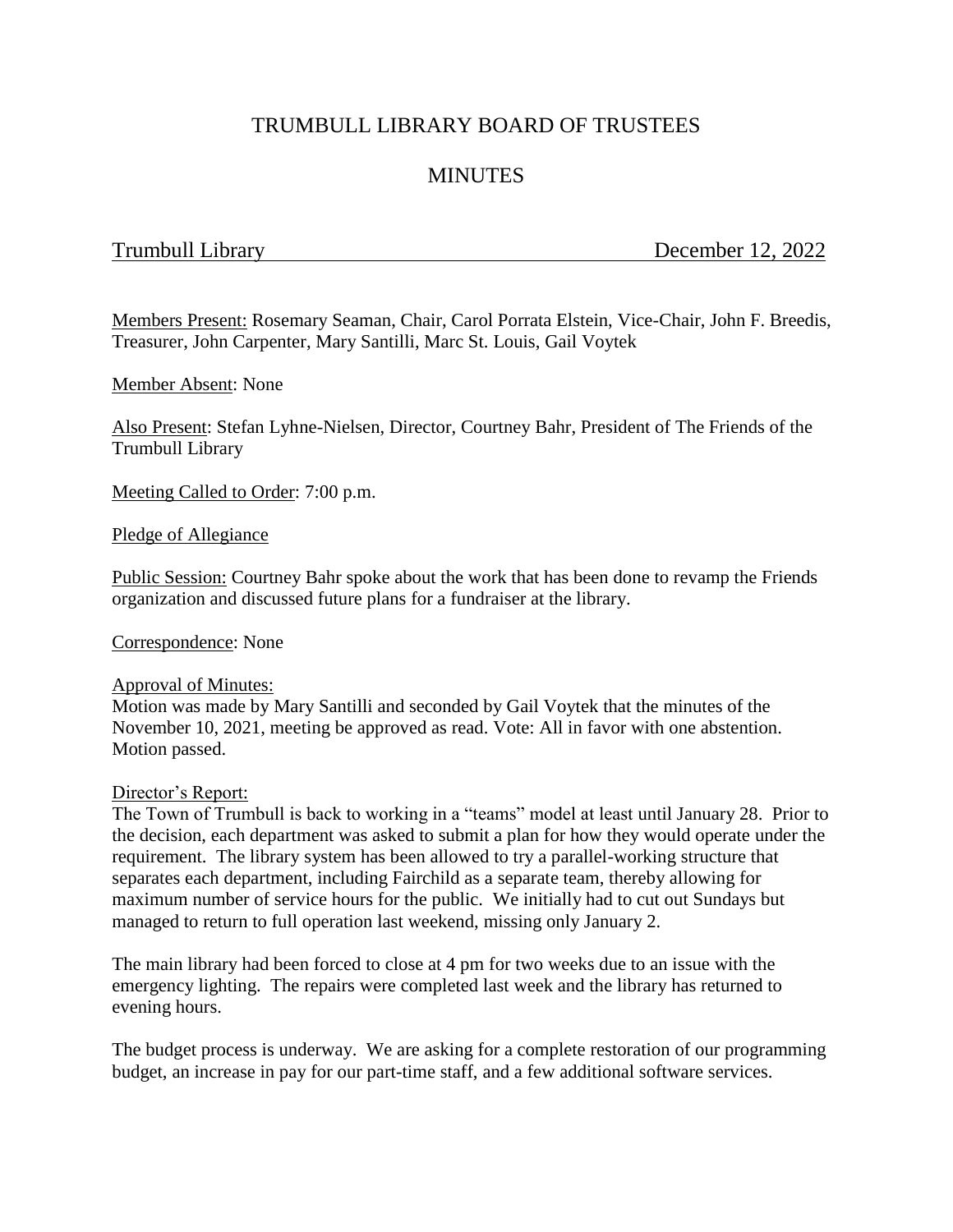The Friends had regular meetings in December and January. All told, they have over 30 members with about 12 regular attendees. The plans for the Mini Golf Fundraiser are moving along. The committee has been meeting regularly to finalize plans for sponsor solicitation, advertising and the relevant paperwork. The current goal is to host the event on April 8 and 9.

We have started working with a new social media manager that will hopefully make it easier to plan communications across Facebook, Instagram and Twitter.

Linda Norrell has retired after working for the library for over 20 years. She served as the Interlibrary Loan specialist and also worked in processing. Her absence is already felt. We are looking to fill her position quickly. We have already contacted HR to start the testing process for the position.

Fairchild also lost Miriam Hornburg who took a job with the Woodbridge Town Library. We are already in the process of hiring for this position.

## Treasurer's Report:

Total spending for the past two months was close to four-thousand dollars. Book purchases accounted for 64% of the total, paid through the Hawley and Merwin Trust Funds. Programming expenses accounted for 29% from the Mallett Trust Fund, with the remainder coming from Memorial/Fundraising funds for a recurring maintenance expense for the recycling dumpster.

Income, received in December only, included an anonymous memorial contribution and the annual grant from the Hawley Trust Fund. The annual grant from the Mallett was not received prior to the close of 2021.

There was a discussion regarding library finances for the benefit of the new members.

## Fairchild-Nichols Branch:

Mary Santilli reported that the Fairchild-Nichols Memorial Branch had a well-attended open house event on December 4<sup>th</sup>. There were make and take crafts and holiday fare. The Fairchild Association is making headway with the elevator issue and plan to discuss their bylaws at the next meeting.

## Old Business:

Rosemary Seaman, John Breedis, and the library director will meet to discuss plans for Joan Hammill's plaque.

## New Business

There was a request that the library administration update the roster of the current library board with all the recently added members.

The board members took time to introduce themselves and answer questions regarding the library board.

## Adjournment: